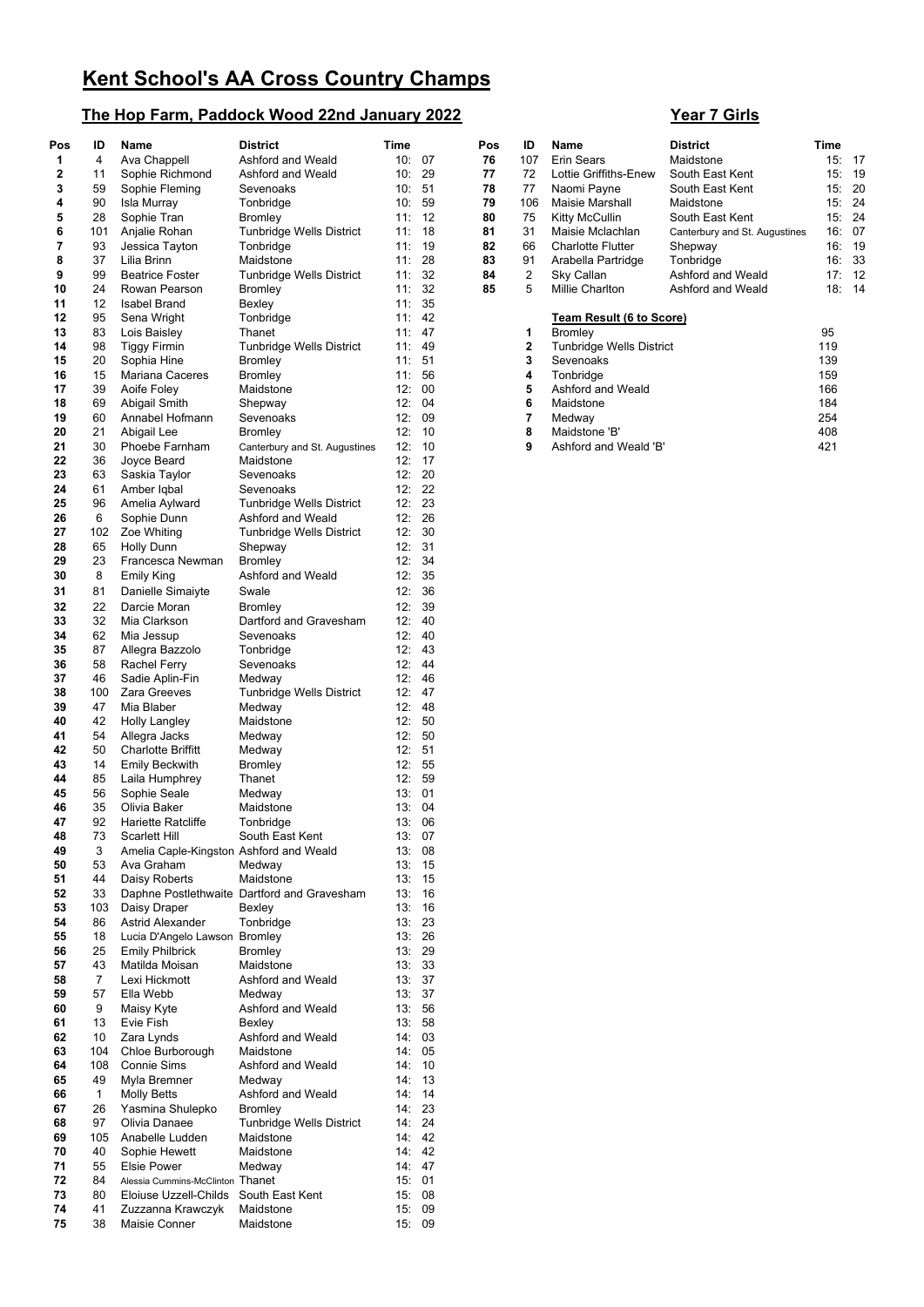## **The Hop Farm, Paddock Wood 22th January 2022 Year 7 Boys**

| Pos | ID             | Name                                   | <b>District</b>               | Time   |        | Pos | ID          | Name                     | <b>District</b>   | Time |        |
|-----|----------------|----------------------------------------|-------------------------------|--------|--------|-----|-------------|--------------------------|-------------------|------|--------|
| 1   | 42             | <b>Freddie Gibson</b>                  | Maidstone                     |        | 10:27  | 76  | 82          | Tom Riley                | Swale             |      | 14:40  |
| 2   | 74             | Jonson Foster                          | South East Kent               |        | 10:27  | 77  | 120         | <b>Heath Glover</b>      | Medway            | 14:  | 49     |
| 3   | 27             | James Shaw                             | Bromley                       | 10:37  |        | 78  | 68          | Ben Partington           | Shepway           |      | 14: 56 |
| 4   | 109            | Campbell South                         | Tonbridge                     | 10:49  |        | 79  | 119         | <b>Ernie Sawer</b>       | Maidstone         | 15:  | 0ĉ     |
| 5   | 111            | Charlie Warren                         | Tonbridge                     |        | 10:49  | 80  | 56          | Ollie Govan              | Medway            | 15:  | 32     |
| 6   | 91             | Adam Mohtady                           | Thanet                        |        | 10: 52 | 81  | 9           | Joseph North             | Ashford and Weald |      | 15: 34 |
| 7   | 117            | Chidubem Ugoji                         | Dartford and Gravesham        | 11: 00 |        |     |             |                          |                   |      |        |
| 8   | 12             | James Willcox                          | Ashford and Weald             | 11: 01 |        |     |             | Team Result (6 to Score) |                   |      |        |
| 9   | 115            | Harry Wrigley                          | Tunbridge Wells District      | 11:03  |        |     | 1           | Tonbridge                |                   | 59   |        |
|     |                |                                        |                               |        | 06     |     | $\mathbf 2$ |                          |                   | 124  |        |
| 10  | 103            | Harry Lawrence                         | Tonbridge                     | 11:    |        |     |             | Tonbridge 'B'            |                   |      |        |
| 11  | 105            | Huw Morgan                             | Tonbridge                     | 11:08  |        |     | 3           | Maidstone                |                   | 155  |        |
| 12  | 18             | <b>Freddie Dixon</b>                   | <b>Bromley</b>                | 11: 10 |        |     | 4           | Ashford and Weald        |                   | 235  |        |
| 13  | 101            | <b>Toby Gwinnell</b>                   | Tonbridge                     | 11: 11 |        |     | 5           | Thanet                   |                   | 276  |        |
| 14  | 50             | Evan Surrey                            | Maidstone                     | 11: 17 |        |     | 6           | Medway                   |                   | 300  |        |
| 15  | 112            | Arno Dale                              | Tunbridge Wells District      | 11:21  |        |     | 7           | Shepway                  |                   | 300  |        |
| 16  | 96             | Sebastian Bailey                       | Tonbridge                     | 11:23  |        |     | 8           | Swale                    |                   | 349  |        |
| 17  | 100            | <b>Rory Evans</b>                      | Tonbridge                     | 11:24  |        |     |             |                          |                   |      |        |
| 18  | 108            | Zak Rohan                              | Tonbridge                     | 11:25  |        |     |             |                          |                   |      |        |
| 19  | 106            | <b>Arthur Munt</b>                     | Tonbridge                     | 11:29  |        |     |             |                          |                   |      |        |
| 20  | 97             | <b>William Bromely</b>                 | Tonbridge                     | 11:33  |        |     |             |                          |                   |      |        |
| 21  |                |                                        |                               |        | 38     |     |             |                          |                   |      |        |
|     | 107            | Kaito Paterson                         | Tonbridge                     | 11:    |        |     |             |                          |                   |      |        |
| 22  | 76             | Charlie Lord                           | South East Kent               | 11:39  |        |     |             |                          |                   |      |        |
| 23  | 69             | Nico Pedrazas                          | Shepway                       | 11: 42 |        |     |             |                          |                   |      |        |
| 24  | 33             | <b>William Sands</b>                   | Canterbury and St. Augustines |        | 11: 42 |     |             |                          |                   |      |        |
| 25  | 5              | Joseph Hanton                          | Ashford and Weald             | 11: 44 |        |     |             |                          |                   |      |        |
| 26  | 55             | <b>Oliver Fernandez</b>                | Medway                        | 11: 45 |        |     |             |                          |                   |      |        |
| 27  | 60             | Luke Wiedeholz                         | Medway                        | 11: 45 |        |     |             |                          |                   |      |        |
| 28  | 70             | <b>Thomas Reed-Cook</b>                | Shepway                       |        | 11: 45 |     |             |                          |                   |      |        |
|     |                |                                        |                               |        |        |     |             |                          |                   |      |        |
| 29  | 104            | Joshua Miranda                         | Tonbridge                     | 11: 46 |        |     |             |                          |                   |      |        |
| 30  | 14             | Anthony Adeoti                         | Bromley                       | 11: 46 |        |     |             |                          |                   |      |        |
| 31  | 44             | Lucas Masaryk                          | Maidstone                     | 11:54  |        |     |             |                          |                   |      |        |
| 32  | 49             | <b>Sidney Stone</b>                    | Maidstone                     | 11: 55 |        |     |             |                          |                   |      |        |
| 33  | 87             | Jasper Baker                           | Thanet                        | 12:04  |        |     |             |                          |                   |      |        |
| 34  | 80             | Louie Gear                             | Swale                         | 12: 05 |        |     |             |                          |                   |      |        |
| 35  | 92             | <b>Jack Perks</b>                      | Thanet                        | 12:    | 10     |     |             |                          |                   |      |        |
| 36  | 46             | James Melrose                          | Maidstone                     | 12:    | 11     |     |             |                          |                   |      |        |
| 37  | 31             | Gregory Barker                         | Canterbury and St. Augustines |        | 12:22  |     |             |                          |                   |      |        |
| 38  | 15             | Luca Allarakhia                        | <b>Bromley</b>                | 12:    | 23     |     |             |                          |                   |      |        |
| 39  | 62             | Alex Greene                            | Sevenoaks                     | 12:    | 23     |     |             |                          |                   |      |        |
|     |                |                                        |                               |        |        |     |             |                          |                   |      |        |
| 40  | 35             | Joseph Atkins                          | Dartford and Gravesham        | 12:    | -24    |     |             |                          |                   |      |        |
| 41  | 41             | Jack Collett                           | Maidstone                     | 12:    | -26    |     |             |                          |                   |      |        |
| 42  | 8              | <b>Tom Murphy</b>                      | Ashford and Weald             |        | 12:28  |     |             |                          |                   |      |        |
| 43  | 30             | Harry Baldwin                          | Canterbury and St. Augustines | 12:    | 30     |     |             |                          |                   |      |        |
| 44  | 3              | Daniel Butt                            | Ashford and Weald             | 12:33  |        |     |             |                          |                   |      |        |
| 45  | 113            | <b>Eddie Green</b>                     | Tunbridge Wells District      | 12:    | 38     |     |             |                          |                   |      |        |
| 46  | 99             | Oscar Cowling                          | Tonbridge                     | 12:    | 40     |     |             |                          |                   |      |        |
| 47  | 63             | Hayden Rollinshaw                      | Sevenoaks                     | 12: 47 |        |     |             |                          |                   |      |        |
| 48  | 102            | Benji Knott                            | Tonbridge                     | 12: 51 |        |     |             |                          |                   |      |        |
| 49  | 37             | Vlad Olefirenko                        | Dartford and Gravesham        |        | 12: 53 |     |             |                          |                   |      |        |
| 50  | $\overline{7}$ | Joshua Markson-Brown Ashford and Weald |                               |        | 12: 59 |     |             |                          |                   |      |        |
|     |                |                                        |                               |        |        |     |             |                          |                   |      |        |
| 51  | 38             | Dhruy Raut                             | Dartford and Gravesham        |        | 13:00  |     |             |                          |                   |      |        |
| 52  | 59             | Harvey Kershaw                         | Medway                        |        | 13:01  |     |             |                          |                   |      |        |
| 53  | 51             | Oliver Szodi                           | Maidstone                     |        | 13:02  |     |             |                          |                   |      |        |
| 54  | 32             | <b>Charley Nevill</b>                  | Canterbury and St. Augustines |        | 13:03  |     |             |                          |                   |      |        |
| 55  | 78             | <b>Oliver Churcher</b>                 | Swale                         |        | 13:04  |     |             |                          |                   |      |        |
| 56  | 71             | Harry Rowe                             | Shepway                       |        | 13:10  |     |             |                          |                   |      |        |
| 57  | 86             | Alfie Walach                           | Swale                         |        | 13:12  |     |             |                          |                   |      |        |
| 58  | 34             | Gideon Wade                            | Canterbury and St. Augustines |        | 13:15  |     |             |                          |                   |      |        |
| 59  | 52             | Olly Adams                             | Medway                        |        | 13:16  |     |             |                          |                   |      |        |
| 60  | 66             | Sid Curtis                             | Shepway                       |        | 13:18  |     |             |                          |                   |      |        |
|     | 72             |                                        |                               |        |        |     |             |                          |                   |      |        |
| 61  |                | George Rubie                           | Shepway                       |        | 13:18  |     |             |                          |                   |      |        |
| 62  | 83             | Dylan Selvage                          | Swale                         |        | 13:25  |     |             |                          |                   |      |        |
| 63  | 75             | Tom Frawley-Bailey                     | South East Kent               |        | 13: 26 |     |             |                          |                   |      |        |
| 64  | 89             | Luke Hughes                            | Thanet                        |        | 13:27  |     |             |                          |                   |      |        |
| 65  | 53             | Luca Basso                             | Medway                        |        | 13:29  |     |             |                          |                   |      |        |
| 66  | 11             | Alexander Sokolowski Ashford and Weald |                               |        | 13:30  |     |             |                          |                   |      |        |
| 67  | 79             | Charlie Duchesne-Taylor Swale          |                               |        | 13: 43 |     |             |                          |                   |      |        |
| 68  | 94             | Ael Turner                             | Thanet                        |        | 13:48  |     |             |                          |                   |      |        |
| 69  | $\overline{2}$ | <b>Basti Bowley</b>                    | Ashford and Weald             |        | 13:49  |     |             |                          |                   |      |        |
| 70  | 95             | Manni Turner                           | Thanet                        |        | 13: 52 |     |             |                          |                   |      |        |
|     |                |                                        |                               |        |        |     |             |                          |                   |      |        |
| 71  | 116            | Joshua Stone                           | Medway                        |        | 13: 57 |     |             |                          |                   |      |        |
| 72  | 67             | Alex Kurk                              | Shepway                       |        | 14:04  |     |             |                          |                   |      |        |
| 73  | 58             | Myles Holder                           | Medway                        |        | 14: 07 |     |             |                          |                   |      |        |
| 74  | 81             | Jack Norris                            | Swale                         |        | 14:12  |     |             |                          |                   |      |        |
| 75  | 4              | Aaron Clark                            | Ashford and Weald             | 14: 21 |        |     |             |                          |                   |      |        |

| Time |           |
|------|-----------|
| 14:  | 40        |
| 14:  | 49        |
| 14:  | 56        |
| 15:  | 09        |
| 15:  | 32        |
| 15:  | 34        |
|      |           |
|      |           |
|      |           |
|      |           |
| 155  |           |
| 235  |           |
|      |           |
| 276  |           |
| 300  |           |
|      | 59<br>124 |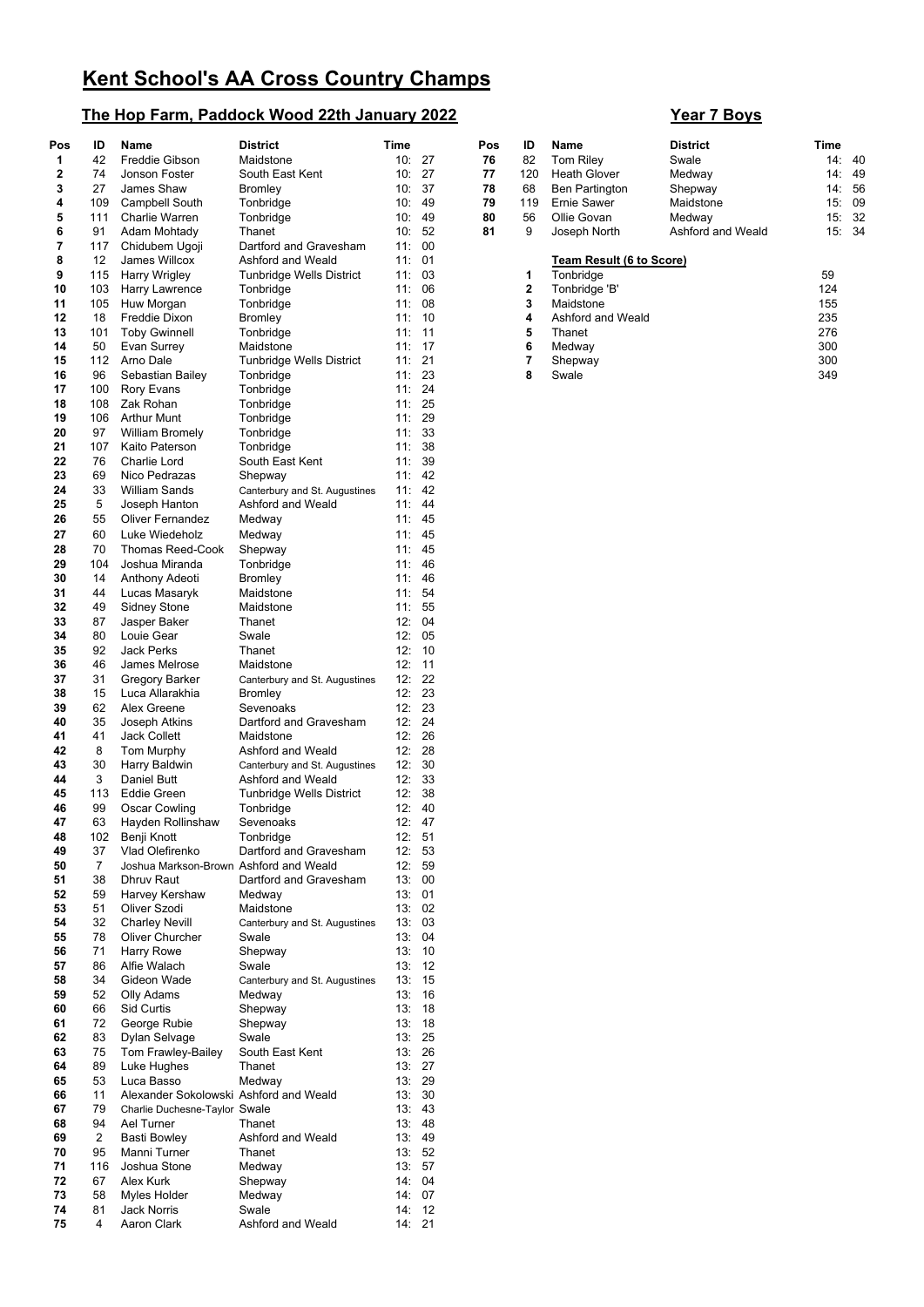## **The Hop Farm, Paddock Wood 22nd January 2022 Junior Girls**

| Pos | ID  | Name                                       | <b>District</b>                              | Time   |        | Pos | ID  | Name                              | <b>District</b>                                      | Time  |           |
|-----|-----|--------------------------------------------|----------------------------------------------|--------|--------|-----|-----|-----------------------------------|------------------------------------------------------|-------|-----------|
| 1   | 214 | Megan Barlow                               | Bromley                                      | 13:19  |        | 76  | 824 | Layla Forrest                     | Canterbury and St. Augustines                        | 17:   | -28       |
| 2   | 241 |                                            | Maidstone                                    | 13:27  |        | 77  | 811 | Aimee Price                       | Bexley                                               | 17:   | 29        |
|     |     | <b>Iris Crossley</b>                       |                                              |        |        |     |     |                                   |                                                      |       |           |
| 3   | 222 | Lydia Witcombe                             | <b>Bromley</b>                               | 13:    | 34     | 78  | 262 | Daisy Wright                      | Shepway                                              | 17:   | 32        |
| 4   | 270 | <b>Holly Diprose</b>                       | Tonbridge                                    | 13:    | 36     | 79  | 876 | Amelia Botten                     | Maidstone                                            | 17:   | 36        |
| 5   | 268 | Ella Baker                                 | Tonbridge                                    | 13:    | 39     | 80  | 866 | Phoebe Rowney                     | Thanet                                               | 17:   | 37        |
| 6   | 831 | Rose Crossley                              |                                              | 13:    | 45     | 81  | 805 | Erin Hardwicke                    | Ashford and Weald                                    | 17:   | 39        |
|     |     |                                            | Maidstone                                    |        |        |     |     |                                   |                                                      |       |           |
| 7   | 822 | Luciana Smith                              | <b>Bromley</b>                               | 13:    | 53     | 82  | 809 | Florence Idowu                    | Bexley                                               | 17:   | 43        |
| 8   | 832 | Sofia Cudmore Smith                        | Maidstone                                    | 14:    | 00     | 83  | 230 | <b>Emily Pack</b>                 | Canterbury and St. Augustines                        | 17:45 |           |
| 9   | 823 | Niamh Stanley                              | Bromley                                      | 14: 01 |        | 84  | 238 | Eliza Pease                       | Dartford and Gravesham                               | 17:   | -46       |
| 10  | 224 |                                            |                                              | 14:    | 01     | 85  | 801 | <b>Talia Davis</b>                | Ashford and Weald                                    | 17:   | -48       |
|     |     | Emma Clayton                               | Canterbury and St. Augustines                |        |        |     |     |                                   |                                                      |       |           |
| 11  | 871 | <b>Millie Watts</b>                        | <b>Tunbridge Wells District</b>              |        | 14:02  | 86  | 234 | Isabelle Aldridge                 | Dartford and Gravesham                               | 17:   | 59        |
| 12  | 830 |                                            | Hannah Olivia Painter Dartford and Gravesham | 14:    | 07     | 87  | 232 | <b>Ellie Vallis</b>               | Canterbury and St. Augustines                        | 18:   | 08        |
| 13  | 272 | <b>Isabel Morris</b>                       | Tonbridge                                    | 14: 15 |        | 88  | 804 | <b>Beth Hardwicke</b>             | Ashford and Weald                                    | 18:   | -11       |
|     |     |                                            |                                              | 14: 18 |        |     |     | <b>Isabelle Alliers</b>           |                                                      |       |           |
| 14  | 812 | Iris Williams                              | Bexley                                       |        |        | 89  | 257 |                                   | Shepway                                              | 18:   | -13       |
| 15  | 278 | <b>Amber Matthews</b>                      | Tunbridge Wells District                     | 14: 19 |        | 90  | 213 | Kaia Greener                      | Bexley                                               | 18:   | 14        |
| 16  | 250 | Lara Bailey                                | Sevenoaks                                    | 14:    | 20     | 91  | 859 | India Norris                      | South East Kent                                      | 18:   | 14        |
| 17  | 846 | Charlotte Bloodworth                       | Sevenoaks                                    | 14:    | 24     | 92  | 828 | <b>Issy Jeffs</b>                 | Dartford and Gravesham                               | 18:   | 16        |
| 18  | 867 | <b>Emily Tayton</b>                        | Tonbridge                                    | 14:    | 26     | 93  | 860 | <b>Amber Witte</b>                | South East Kent                                      | 18:   | 19        |
|     |     |                                            |                                              |        |        |     |     |                                   |                                                      |       |           |
| 19  | 852 | Neve Raymond                               | Sevenoaks                                    | 14:    | 29     | 94  | 239 | Matilda Adam                      | Maidstone                                            | 18:   | 26        |
| 20  | 256 | Georgina Hadden                            | Sevenoaks                                    | 14:    | 32     | 95  | 210 | Sophie Ansell                     | Bexley                                               | 18:   | -44       |
| 21  | 265 | Heidi Hughes                               | Swale                                        | 14:    | 35     | 96  | 844 | Holly Smith                       | Medway                                               | 18:48 |           |
| 22  | 231 | Jessica Starck                             | Canterbury and St. Augustines                |        | 14: 42 | 97  | 227 | Milly Jessup                      | Canterbury and St. Augustines                        | 18:   | 49        |
|     |     |                                            |                                              |        | 45     |     |     |                                   |                                                      |       | 53        |
| 23  | 244 | Elizabeth Fry                              | Medway                                       | 14:    |        | 98  | 865 | Izzy Rowney                       | Thanet                                               | 18:   |           |
| 24  | 223 | Sylvie Brown                               | Canterbury and St. Augustines                |        | 14: 48 | 99  | 282 | Kiara Denty                       | Bexley                                               | 19:   | $_{00}$   |
| 25  | 817 | Jasmine Mahoney                            | Bromley                                      | 14:    | 49     | 100 | 836 | Ivie Pritchard                    | Maidstone                                            | 19:   | 08        |
| 26  | 815 | Ellie Lewis                                | Bromley                                      |        | 14: 52 | 101 | 243 | Keziah Edmonds                    | Medway                                               | 19:   | 15        |
| 27  | 276 | Carmen Wright                              | Tonbridge                                    |        | 14: 55 | 102 | 873 | Pearl Fisher                      | Bexley                                               | 19:   | 19        |
|     |     |                                            |                                              |        |        |     |     |                                   |                                                      |       |           |
| 28  | 233 | Zoe Vallis                                 | Canterbury and St. Augustines                | 14: 59 |        | 103 | 242 | Charlotte Humphrey                | Maidstone                                            | 19:   | 21        |
| 29  | 820 | Beth Regan                                 | Bromley                                      | 15:    | 05     | 104 | 237 | Ava Lawless                       | Dartford and Gravesham                               | 19:   | 24        |
| 30  | 251 | Kyla Dervish                               | Sevenoaks                                    | 15:    | 09     | 105 | 206 | Imogen Dunn                       | Ashford and Weald                                    | 19:   | 25        |
| 31  | 825 | <b>Ffion Sharpe</b>                        | Canterbury and St. Augustines                | 15:13  |        | 106 | 842 | <b>Iris Hehir</b>                 | Medway                                               | 19:   | 28        |
| 32  |     |                                            |                                              | 15:17  |        | 107 | 259 |                                   |                                                      |       | 30        |
|     | 853 | Aimee Hagger                               | Shepway                                      |        |        |     |     | <b>Charlotte Paine</b>            | Shepway                                              | 19:   |           |
| 33  | 252 | Eliza Muysken                              | Sevenoaks                                    | 15:19  |        | 108 | 827 |                                   | Tiana Elsa Dowuona-Hammond Dartford and Gravesham    | 19:   | 37        |
| 34  | 818 | Angelina Mernaka                           | Bromley                                      | 15:    | 22     | 109 | 841 | Sophie Cook                       | Medway                                               | 19:   | <b>40</b> |
| 35  | 849 | Elena lasci                                | Sevenoaks                                    |        | 15:24  | 110 | 235 |                                   | Chrystellia Endezoumou-Noutsa Dartford and Gravesham | 20:   | 45        |
| 36  | 225 | Jennifer Clayton                           | Canterbury and St. Augustines                | 15:    | 30     | 111 | 207 | Isobel Logan                      | Ashford and Weald                                    | 21:   | 18        |
| 37  | 802 | Constance Druggan-Cherry Ashford and Weald |                                              |        | 15:32  | 112 | 829 | Maya Kowalska                     | Dartford and Gravesham                               | 22:   | 22        |
|     |     |                                            |                                              |        |        |     |     |                                   |                                                      |       |           |
| 38  | 806 | Molly Kershaw                              | Ashford and Weald                            | 15:    | 35     | 113 | 204 | Abbie Brooker                     | Ashford and Weald                                    | 22:   | 23        |
| 39  | 219 | Matilda Shilland                           | Bromley                                      | 15:37  |        | 114 | 868 | Alice Boyett                      | Tunbridge Wells District                             | 22:   | 54        |
| 40  | 814 | Caitlin Hough                              | Bromley                                      | 15: 41 |        | 115 | 803 | Elcayla Gilbert                   | Ashford and Weald                                    | 22:   | 56        |
| 41  | 201 | Riona O'Neill                              | Ashford and Weald                            | 15: 48 |        | 116 | 855 | Libby Kinghorn                    | Shepway                                              | 25:36 |           |
| 42  | 819 | Katie O'Brien                              | <b>Bromley</b>                               | 15:    | 49     |     |     |                                   |                                                      |       |           |
| 43  | 861 | Ella Cameron                               | Thanet                                       | 15:    | 49     |     |     |                                   |                                                      |       |           |
|     |     |                                            |                                              |        |        |     |     |                                   |                                                      |       |           |
| 44  | 205 | Elizabeth Duffy                            | Ashford and Weald                            | 15:    | 50     |     |     | <b>Team Result (6 to Score)</b>   |                                                      |       |           |
| 45  | 843 | Sienna Mabb                                | Medway                                       | 15:    | 53     |     | 1   | <b>Bromley</b>                    |                                                      | 71    |           |
| 46  | 857 | Hope Elliott                               | South East Kent                              |        | 15: 54 |     | 2   | Tonbridge                         |                                                      | 119   |           |
| 47  | 808 | Anniyah Gordon Rodney Bexley               |                                              | 15: 57 |        |     | 3   | Sevenoaks                         |                                                      | 135   |           |
|     |     | Freya Aspinall                             |                                              |        |        |     | 4   |                                   |                                                      |       |           |
| 48  | 254 |                                            | Sevenoaks                                    |        | 15: 57 |     |     | Canterbury and St. Augustines     |                                                      | 151   |           |
| 49  | 215 | Eva Chambers                               | <b>Bromley</b>                               |        | 15: 59 |     | 5   | Maidstone                         |                                                      | 187   |           |
| 50  | 209 | <b>Betty Adams</b>                         | Bexley                                       |        | 16:02  |     | 6   | Bromley 'B'                       |                                                      | 233   |           |
| 51  | 875 | Salma Zidan                                | Sevenoaks                                    |        | 16: 08 |     | 7   | Sevenoaks 'B'                     |                                                      | 299   |           |
| 52  | 269 | Emily Boyd                                 | Tonbridge                                    |        | 16:11  |     | 8   | Ashford and Weald                 |                                                      | 314   |           |
|     |     |                                            |                                              |        |        |     |     |                                   |                                                      |       |           |
| 53  | 851 | Marjolaine Mauduit                         | Sevenoaks                                    |        | 16: 17 |     | 9   | Tunbridge Wells District          |                                                      | 354   |           |
| 54  | 845 | Sophia Beament                             | Sevenoaks                                    |        | 16:18  |     | 10  | Bexley                            |                                                      | 360   |           |
| 55  | 240 | Amelie Baxter                              | Maidstone                                    |        | 16: 22 |     | 11  | Medway                            |                                                      | 370   |           |
| 56  | 226 | Honor Fox                                  | Canterbury and St. Augustines                | 16:    | 24     |     | 12  | Canterbury and St. Augustines 'B' |                                                      | 463   |           |
|     |     |                                            |                                              |        |        |     |     |                                   |                                                      |       |           |
| 57  | 839 | <b>Briony Young</b>                        | Maidstone                                    | 16:    | 25     |     | 13  | Dartford and Gravesham            |                                                      | 486   |           |
| 58  | 847 | Sophie Carr                                | Sevenoaks                                    |        | 16: 26 |     | 14  | Ashford and Weald 'B'             |                                                      | 617   |           |
| 59  | 837 | Megan Rein                                 | Maidstone                                    |        | 16: 29 |     |     |                                   |                                                      |       |           |
| 60  | 273 | Heidi Murray                               | Tonbridge                                    |        | 16:32  |     |     |                                   |                                                      |       |           |
| 61  | 835 | Sienna Gratwick                            | Maidstone                                    |        | 16: 43 |     |     |                                   |                                                      |       |           |
|     |     |                                            |                                              |        |        |     |     |                                   |                                                      |       |           |
| 62  | 275 | Ella Thomas                                | Tonbridge                                    |        | 16: 46 |     |     |                                   |                                                      |       |           |
| 63  | 249 | Sophie Stratford                           | Medway                                       | 16: 51 |        |     |     |                                   |                                                      |       |           |
| 64  | 228 | Molly Jones                                | Canterbury and St. Augustines                |        | 16: 57 |     |     |                                   |                                                      |       |           |
| 65  | 816 | Lucy Lile                                  | Bromley                                      |        | 16: 59 |     |     |                                   |                                                      |       |           |
| 66  | 813 | <b>Emily Bell</b>                          | Bromley                                      |        | 16: 59 |     |     |                                   |                                                      |       |           |
|     |     |                                            |                                              |        |        |     |     |                                   |                                                      |       |           |
| 67  | 870 | Ella Roberts                               | Tunbridge Wells District                     | 17:04  |        |     |     |                                   |                                                      |       |           |
| 68  | 848 | Olivia Gossage                             | Sevenoaks                                    |        | 17:05  |     |     |                                   |                                                      |       |           |
| 69  | 840 | Calyssa Bradshaw                           | Medway                                       |        | 17:05  |     |     |                                   |                                                      |       |           |
| 70  | 274 | Eve Taylor                                 | Tonbridge                                    |        | 17:07  |     |     |                                   |                                                      |       |           |
| 71  | 821 | Abigail Rowe                               | <b>Bromley</b>                               | 17:11  |        |     |     |                                   |                                                      |       |           |
| 72  | 869 | <b>Breanne Clouston</b>                    | Tunbridge Wells District                     | 17:13  |        |     |     |                                   |                                                      |       |           |
|     |     |                                            |                                              |        |        |     |     |                                   |                                                      |       |           |
| 73  | 208 | Hannah Title                               | Ashford and Weald                            |        | 17:19  |     |     |                                   |                                                      |       |           |
| 74  | 248 | Lana Mullins                               | Medway                                       |        | 17:24  |     |     |                                   |                                                      |       |           |
| 75  | 872 | Ledare Young                               | Tunbridge Wells District                     | 17: 26 |        |     |     |                                   |                                                      |       |           |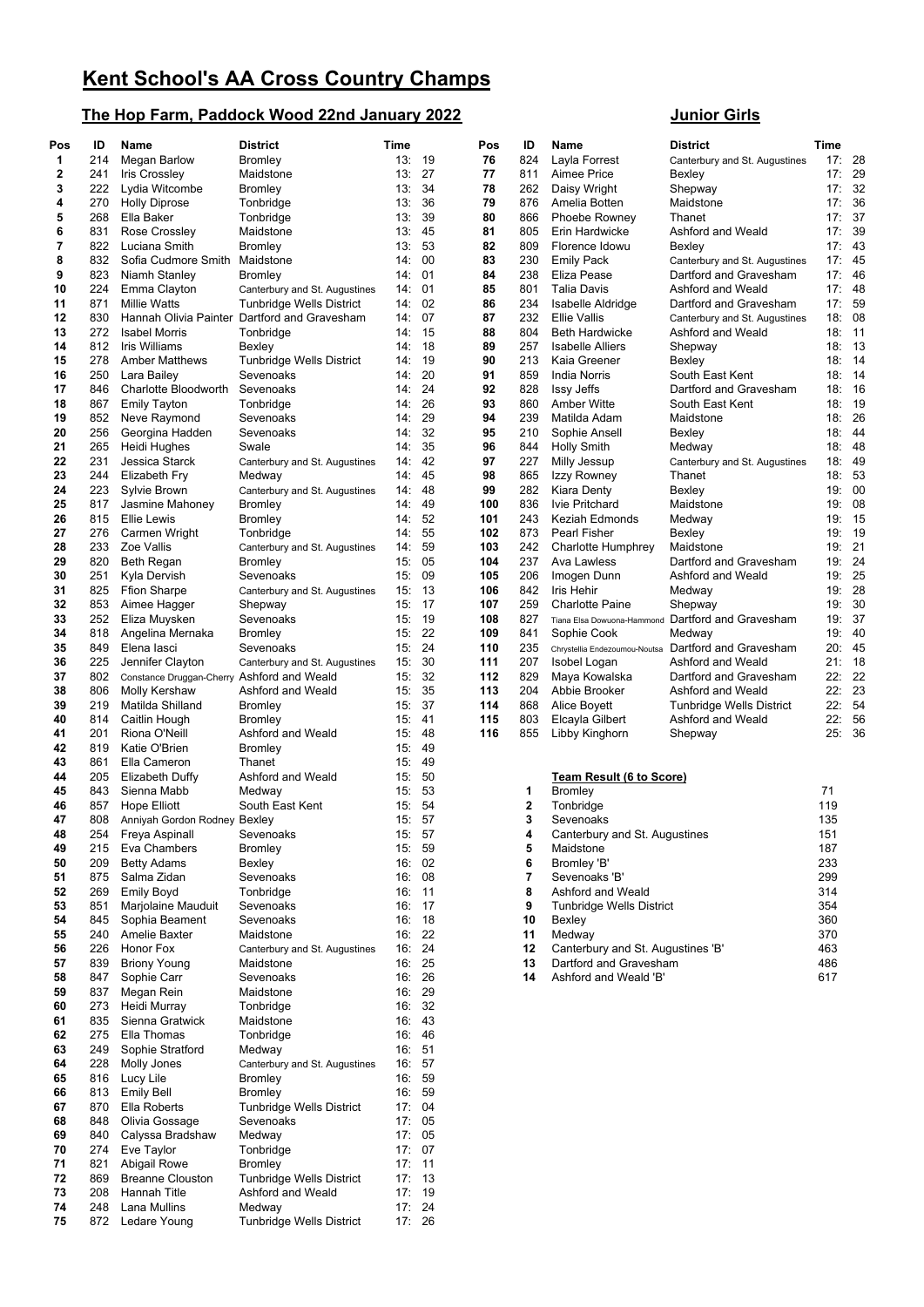## **The Hop Farm, Paddock Wood 22nd January 2022 Junior Boys**

| Pos      | ID         | Name                                   | <b>District</b>                            | <b>Time</b> |                 | Pos      | ID          | Name                                       | <b>District</b>          | Time       |                |
|----------|------------|----------------------------------------|--------------------------------------------|-------------|-----------------|----------|-------------|--------------------------------------------|--------------------------|------------|----------------|
| 1        | 269        | <b>Oliver Head</b>                     | Tonbridge                                  |             | 14:02           | 76       | 863         | Jacob Grace                                | Thanet                   |            | 18: 11         |
| 2        | 879        | Luke Draper                            | Tunbridge Wells District                   |             | 14: 27          | 77       | 275         | Albert Hacker                              | Tunbridge Wells District | 18:        | 13             |
| 3        | 813        | Lucas Elmqvist                         | <b>Bromley</b>                             | 14:         | 34              | 78       | 883         | Jacob Tully                                | Tunbridge Wells District | 18:        | 22             |
| 4        | 817        | Joseph Scanes                          | Bromley                                    |             | 14:39           | 79       | 815         | Danylo Kulishko                            | <b>Bromley</b>           | 18:        | 26             |
| 5        | 227        | <b>Oliver Scott</b>                    | Canterbury and St. Augustines              |             | 14: 55          | 80       | 241         | <b>Matthew Sherry</b>                      | Maidstone                | 18:        | <b>29</b>      |
| 6<br>7   | 240<br>839 | Theo Ronchetti                         | Maidstone<br>Sevenoaks                     |             | 15:00<br>15:04  | 81<br>82 | 871<br>838  | <b>Peter Fitzmaurice</b><br>Will Bowen     | Tonbridge<br>Sevenoaks   | 18:<br>18: | 46<br>49       |
| 8        | 875        | Ben Catchpole<br>James Petrie          | Tonbridge                                  | 15:         | 06              | 83       | 242         | Scott Smith                                | Maidstone                | 18:        | 52             |
| 9        | 235        | Henry Gibson                           | Maidstone                                  | 15:         | - 16            | 84       | 873         | Gabriel Martin                             | Tonbridge                | 19:        | 04             |
| 10       | 279        | <b>Connor Prendegast</b>               | Tunbridge Wells District                   | 15:         | 26              | 85       | 830         | Ibraheem Mushtaq                           | Dartford and Gravesham   | 19:        | 06             |
| 11       | 265        | George Bishop                          | Tonbridge                                  | 15:         | -28             | 86       | 861         | Luke Foster                                | Thanet                   | 19:        | 07             |
| 12       | 233        | Alan Bachorski                         | Maidstone                                  | 15:         | 35              | 87       | 853         | Rocco Harris                               | Swale                    | 19:        | 15             |
| 13       | 256        | Edgar Sayers                           | South East Kent                            |             | 15:37           | 88       | 848         | <b>Ryan Smith</b>                          | Shepway                  | 19:        | 21             |
| 14       | 267        | Felipe Fujimori                        | Tonbridge                                  |             | 15: 42          | 89       | 858         | George Buchanan                            | Thanet                   | 19:        | 27             |
| 15       | 226        | Roddy Ostle                            | Canterbury and St. Augustines              |             | 15: 44          | 90       | 865         | Harry Ledger                               | Thanet                   | 19:        | <b>29</b>      |
| 16       | 272        | <b>Toby Bawtree</b>                    | <b>Tunbridge Wells District</b>            | 15:         | 44              | 91       | 230         | Ritvik Malhotra                            | Dartford and Gravesham   | 19:        | 34             |
| 17       | 248        | <b>Harrison Brookes</b>                | Sevenoaks                                  | 15: 44      |                 | 92       | 254         | Conna Missons                              | South East Kent          | 19:        | 37             |
| 18       | 222        | Hendri Verster                         | Bromley                                    | 15:         | -44             | 93       | 844         | <b>Torin Herlihy</b>                       | Shepway                  | 19:        | 53             |
| 19       | 214        | Ryan Alford-Smith                      | <b>Bromley</b>                             |             | 15: 49          | 94       | 251         | <b>Vinnie Perry</b>                        | Shepway                  | 20:        | 0C             |
| 20<br>21 | 887        | Oakley Andrews                         | Dartford and Gravesham                     | 15:         | 53<br>54        | 95       | 860         | Rory Dickinson                             | Thanet                   | 20:        | 09             |
| 22       | 808<br>225 | <b>Daniel Francis</b>                  | Bexley                                     | 15:         | 15: 54          | 96<br>97 | 259<br>852  | Owen Gosling                               | Swale<br>Swale           | 20:<br>20: | 10<br>11       |
| 23       | 868        | Jasper James<br>William Bachelor       | Canterbury and St. Augustines<br>Tonbridge |             | 16:00           | 98       | 211         | Daniel German<br>Fredrick Todd             | Bexley                   | 20:        | 13             |
| 24       | 221        | <b>Jed Starvis</b>                     | Bromley                                    |             | 16:03           | 99       | 203         | Lee Mainland                               | Ashford and Weald        | 20:        | 17             |
| 25       | 282        | Samuel Smialowski                      | Tunbridge Wells District                   |             | 16: 04          | 100      | 855         | Joe Penfield                               | Swale                    | 21:        | 11             |
| 26       | 284        | Another                                |                                            |             | 16: 05          | 101      | 206         | Andrei Anghel                              | Bexley                   | 21:        | 45             |
| 27       | 277        | Tom Halfhide                           | Tunbridge Wells District                   |             | 16:06           | 102      | 252         | Jimmy Fenton                               | South East Kent          | 21:        | 49             |
| 28       | 802        | <b>Ronnie Gawler</b>                   | Ashford and Weald                          |             | 16:08           | 103      | 258         | Evan Gosling                               | Swale                    | 22:        | 3 <sub>C</sub> |
| 29       | 820        | Alfie Whitelock                        | <b>Bromley</b>                             | 16:         | 10              | 104      | 232         | Ared Ulgini                                | Dartford and Gravesham   | 23:        | 42             |
| 30       | 237        | Ady Jolliffe                           | Maidstone                                  | 16:         | - 14            | 105      | 849         | Jacob Henderson                            | South East Kent          |            | 24: 37         |
| 31       | 814        | Joseph Hill                            | <b>Bromley</b>                             | 16:         | - 15            |          |             |                                            |                          |            |                |
| 32       | 224        | Joseph Gormley                         | Canterbury and St. Augustines              | 16:         | - 17            |          |             | Team Result (6 to Score)                   |                          |            |                |
| 33       | 826        | Nate Thompson                          | Canterbury and St. Augustines              | 16:         | -23             |          | 1           | <b>Bromley</b>                             |                          | 97         |                |
| 34       | 850        | Oliver Regan                           | South East Kent                            | 16:         | 24              |          | $\mathbf 2$ | Tonbridge                                  |                          | 109        |                |
| 35       | 842        | Nico Swainson                          | Sevenoaks                                  |             | 16: 26          |          | 3           | Tunbridge Wells District                   |                          | 118        |                |
| 36<br>37 | 841<br>247 | <b>Edward Hanlon</b>                   | Sevenoaks                                  |             | 16:27<br>16: 28 |          | 4<br>5      | Maidstone                                  |                          | 166<br>174 |                |
| 38       | 880        | William Knight<br><b>Alfie Everitt</b> | Medway<br>Tunbridge Wells District         | 16:         | 30              |          | 6           | Canterbury and St. Augustines<br>Sevenoaks |                          | 192        |                |
| 39       | 881        | Camden Ganson                          | Tunbridge Wells District                   |             | 16:37           |          | 7           | Tunbridge Wells District 'B'               |                          | 273        |                |
| 40       | 204        | <b>Rory Mayes</b>                      | Ashford and Weald                          |             | 16: 40          |          | 8           | Ashford and Weald                          |                          | 311        |                |
| 41       | 249        | Giacomo Duranti                        | Sevenoaks                                  | 16: 41      |                 |          | 9           | Tonbridge 'B'                              |                          | 412        |                |
| 42       | 878        | John Campbell                          | Tunbridge Wells District                   | 16:         | 44              |          | 10          | Thanet                                     |                          | 450        |                |
| 43       | 219        | Kyle Firth                             | Bromley                                    |             | 16: 45          |          |             |                                            |                          |            |                |
| 44       | 273        | Henry Biggs                            | Tunbridge Wells District                   |             | 16:48           |          |             |                                            |                          |            |                |
| 45       | 816        | Benjamin O'Grady                       | Bromley                                    |             | 16: 48          |          |             |                                            |                          |            |                |
| 46       | 278        | Aiden Moore                            | Tunbridge Wells District                   |             | 16: 49          |          |             |                                            |                          |            |                |
| 47       | 877        | <b>Edward Byfield</b>                  | <b>Tunbridge Wells District</b>            |             | 16: 55          |          |             |                                            |                          |            |                |
| 48       | 201        | <b>Oliver Beare</b>                    | Ashford and Weald                          |             | 17:00           |          |             |                                            |                          |            |                |
| 49       | 846        | Louis Jordan                           | Shepway                                    |             | 17:02<br>17:02  |          |             |                                            |                          |            |                |
| 50       | 207        | Luke Bridges                           | Bexley                                     |             |                 |          |             |                                            |                          |            |                |
| 51       | 234        | James Geadah                           | Maidstone                                  |             | 17:04           |          |             |                                            |                          |            |                |
| 52<br>53 | 268<br>829 | Joshua Greeves<br>Connor Lynch         | Tonbridge<br>Dartford and Gravesham        |             | 17:07<br>17:09  |          |             |                                            |                          |            |                |
| 54       | 864        | Sam Hancock                            | Thanet                                     |             | 17:10           |          |             |                                            |                          |            |                |
| 55       | 274        | <b>Thomas Griffiths</b>                | <b>Tunbridge Wells District</b>            |             | 17:12           |          |             |                                            |                          |            |                |
| 56       | 840        | Arthur Goodwin                         | Sevenoaks                                  |             | 17:17           |          |             |                                            |                          |            |                |
| 57       | 872        | Max Hood                               | Tonbridge                                  |             | 17: 20          |          |             |                                            |                          |            |                |
| 58       | 888        | Jake Alford                            | Maidstone                                  | 17:21       |                 |          |             |                                            |                          |            |                |
| 59       | 876        | Tom Benson                             | <b>Tunbridge Wells District</b>            |             | 17:24           |          |             |                                            |                          |            |                |
| 60       | 870        | <b>Oliver Clark</b>                    | Tonbridge                                  |             | 17:29           |          |             |                                            |                          |            |                |
| 61       | 216        | <b>Tane Chambers</b>                   | <b>Bromley</b>                             |             | 17:33           |          |             |                                            |                          |            |                |
| 62       | 270        | Alex Horton                            | Tonbridge                                  |             | 17:44           |          |             |                                            |                          |            |                |
| 63       | 886        | Alastair McTeer                        | Bexley                                     |             | 17:47           |          |             |                                            |                          |            |                |
| 64       | 205        | Oliver Richmond                        | Ashford and Weald                          |             | 17: 52          |          |             |                                            |                          |            |                |
| 65       | 806        | Aiden Santer                           | Ashford and Weald                          |             | 17:58           |          |             |                                            |                          |            |                |
| 66       | 804        | Charlie Osland                         | Ashford and Weald                          |             | 17:59           |          |             |                                            |                          |            |                |
| 67<br>68 | 223<br>264 | Sam Fletcher<br><b>Toby Barton</b>     | Canterbury and St. Augustines<br>Tonbridge |             | 18:00<br>18:01  |          |             |                                            |                          |            |                |
| 69       | 805        | Nathan Reid                            | Ashford and Weald                          |             | 18:01           |          |             |                                            |                          |            |                |
| 70       | 823        | <b>Alfred Parker</b>                   | Canterbury and St. Augustines              |             | 18:03           |          |             |                                            |                          |            |                |
| 71       | 202        | <b>Tom Greenwell</b>                   | Ashford and Weald                          |             | 18: 07          |          |             |                                            |                          |            |                |
| 72       | 862        | Nick Fox                               | Thanet                                     |             | 18:08           |          |             |                                            |                          |            |                |
| 73       | 866        | Joseph Price                           | Thanet                                     |             | 18:08           |          |             |                                            |                          |            |                |
| 74       | 837        | Tom Anglin                             | Sevenoaks                                  |             | 18:10           |          |             |                                            |                          |            |                |
| 75       | 280        | Oliver Rigby                           | Tunbridge Wells District                   |             | 18:11           |          |             |                                            |                          |            |                |

| ID             | <b>Name</b>                     | <b>District</b>                 | Time |    |
|----------------|---------------------------------|---------------------------------|------|----|
| 863            | Jacob Grace                     | Thanet                          | 18:  | 11 |
| 275            | Albert Hacker                   | Tunbridge Wells District        | 18:  | 13 |
| 883            | Jacob Tully                     | <b>Tunbridge Wells District</b> | 18:  | 22 |
| 815            | Danylo Kulishko                 | Bromley                         | 18:  | 26 |
| 241            | <b>Matthew Sherry</b>           | Maidstone                       | 18:  | 29 |
| 871            | <b>Peter Fitzmaurice</b>        | Tonbridge                       | 18:  | 46 |
| 838            | Will Bowen                      | Sevenoaks                       | 18:  | 49 |
| 242            | Scott Smith                     | Maidstone                       | 18:  | 52 |
| 873            | <b>Gabriel Martin</b>           | Tonbridge                       | 19:  | 04 |
| 830            | Ibraheem Mushtag                | Dartford and Gravesham          | 19:  | 06 |
| 861            | Luke Foster                     | Thanet                          | 19:  | 07 |
| 853            | Rocco Harris                    | Swale                           | 19:  | 15 |
| 848            | <b>Ryan Smith</b>               | Shepway                         | 19:  | 21 |
| 858            | George Buchanan                 | Thanet                          | 19:  | 27 |
| 865            | <b>Harry Ledger</b>             | Thanet                          | 19:  | 29 |
| 230            | <b>Ritvik Malhotra</b>          | Dartford and Gravesham          | 19:  | 34 |
| 254            | Conna Missons                   | South East Kent                 | 19:  | 37 |
| 844            | <b>Torin Herlihy</b>            | Shepway                         | 19:  | 53 |
| 251            | Vinnie Perry                    | Shepway                         | 20:  | 00 |
| 860            | Rory Dickinson                  | Thanet                          | 20:  | 09 |
| 259            | Owen Gosling                    | Swale                           | 20:  | 10 |
| 852            | Daniel German                   | Swale                           | 20:  | 11 |
| 211            | <b>Fredrick Todd</b>            | Bexley                          | 20:  | 13 |
| 203            | Lee Mainland                    | Ashford and Weald               | 20:  | 17 |
| 855            | Joe Penfield                    | Swale                           | 21:  | 11 |
| 206            | Andrei Anghel                   | Bexley                          | 21:  | 45 |
| 252            | Jimmy Fenton                    | South East Kent                 | 21:  | 49 |
| 258            | Evan Gosling                    | Swale                           | 22:  | 30 |
| 232            | Ared Ulgini                     | Dartford and Gravesham          | 23:  | 42 |
| 849            | Jacob Henderson                 | South East Kent                 | 24:  | 37 |
|                | Team Result (6 to Score)        |                                 |      |    |
| 1              | <b>Bromley</b>                  |                                 | 97   |    |
| $\overline{2}$ | Tonbridge                       |                                 | 109  |    |
| 3              | <b>Tunbridge Wells District</b> |                                 | 118  |    |
| 4              | Maidstone                       |                                 | 166  |    |
| 5              | Canterbury and St. Augustines   |                                 | 174  |    |
| 6              | Sevenoaks                       |                                 | 192  |    |
| 7              | Tunbridge Wells District 'B'    |                                 | 273  |    |
| 8              | Ashford and Weald               |                                 | 311  |    |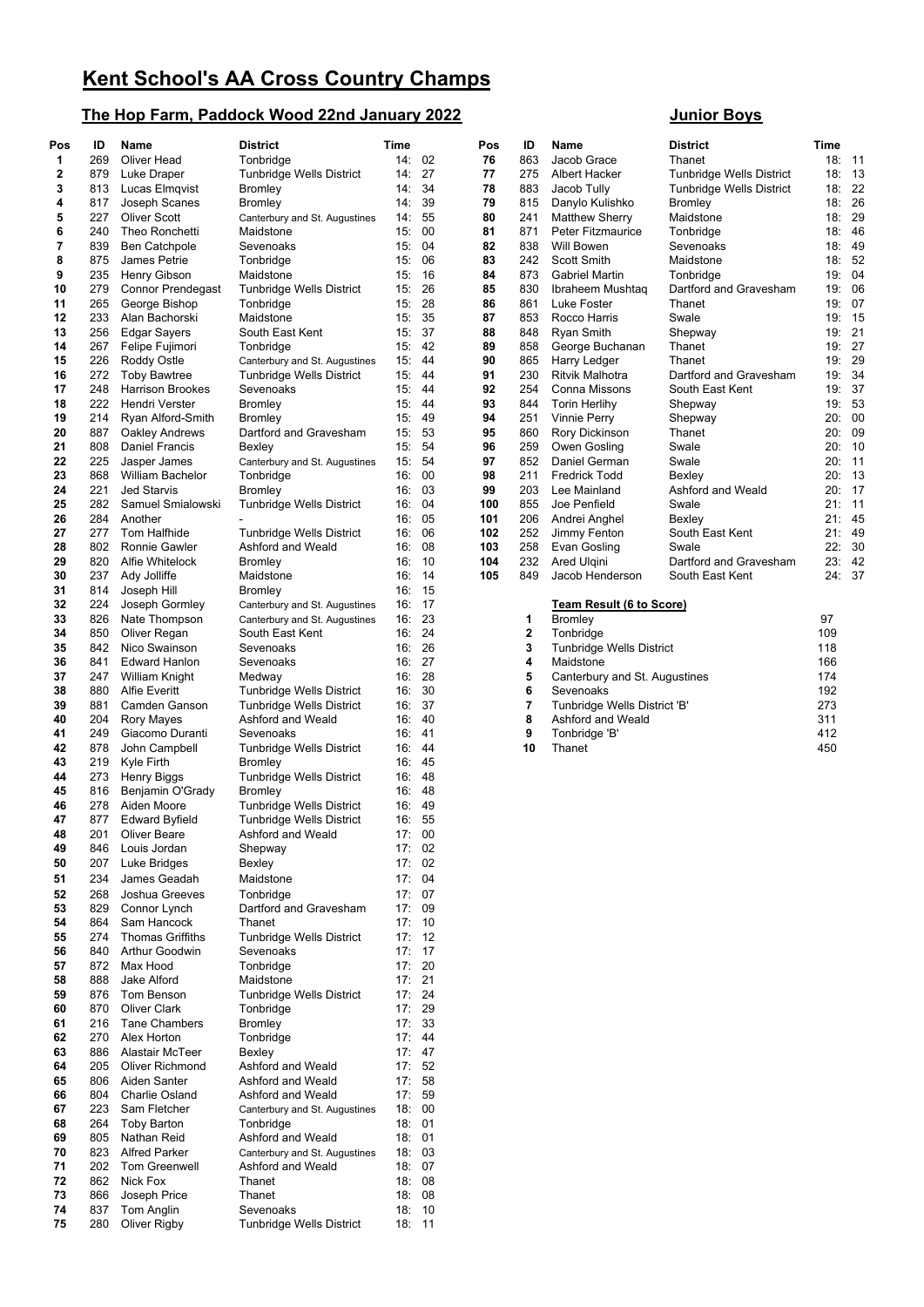# **The Hop Farm, Paddock Wood 22nd January 2022 Intermediate Girls**

| Pos      | ID         | <b>Name</b>                 | <b>District</b>               | Time       |          |
|----------|------------|-----------------------------|-------------------------------|------------|----------|
| 1        | 496        | Annabelle Souter            | Tonbridge                     | 15:        | 37       |
| 2        | 485        | Natalia Austin              | Thanet                        | 16:        | 17       |
| 3        | 504        | <b>Lily Slack</b>           | Tunbridge Wells District      | 16:        | 21       |
| 4        | 479        | <b>Millie Dack</b>          | South East Kent               | 16:        | 25       |
| 5        | 471        | Amber Cockburn              | Sevenoaks                     | 16:        | 27       |
| 6        | 424        | Liberty Whyte               | Bromley                       | 16:        | 28       |
| 7        | 445        | Lily Crossley               | Maidstone                     | 16:        | 30       |
| 8        | 462        | Lauren Mitchell             | Medway                        | 16:        | 32       |
| 9        | 464        | Abigail Royden              | Medway                        | 16:        | 35       |
| 10       | 459        | Gabriella Horne             | Medway                        | 16:        | 40       |
| 11       | 451        | <b>Beth Palmer</b>          | Maidstone                     | 16:        | 49       |
| 12       | 505        | Sophie Slack                | Tunbridge Wells District      | 16:        | 50       |
| 13       | 412        | Carys Firth                 | Bromley                       | 16:        | 59       |
| 14       | 498        | Katie Allen                 | Tunbridge Wells District      | 17:        | 29       |
| 15       | 421        | Isla Spink                  | Bromley                       | 17:        | 30       |
| 16       | 506        | <b>Charlotte Wainford</b>   | Tunbridge Wells District      | 17:        | 34       |
| 17       | 430        | Eliza Mills                 | Canterbury and St. Augustines | 17:        | 41       |
| 18       | 416        | Olivia Magee-Brown          | Bromley                       | 17:        | 46       |
| 19       | 494        | Ruby Masson                 | Tonbridge                     | 17:        | 47       |
| 20       | 492        | <b>Emily Geake</b>          | Tonbridge                     | 17:        | 55       |
| 21       | 490        | Lola Sutton                 | Thanet                        | 17:        | 58       |
| 22       | 500        | Penny Horne                 | Tunbridge Wells District      | 17:        | 59       |
| 23       | 441        | Lexie Johnson               | Dartford and Gravesham        | 18:        | 00       |
| 24       | 495        | <b>Polly Moses</b>          | Tonbridge                     | 18:        | 05       |
| 25       | 491        | Neve Bachelor               | Tonbridge                     | 18:        | 09       |
| 26       | 488        | Mercedes McGivern           | Thanet                        | 18:        | 09       |
| 27       | 499        | Georgia Conroy              | Tunbridge Wells District      | 18:        | 16       |
| 28       | 452        | Hannah Shibley              | Maidstone<br>Sevenoaks        | 18:        | 16       |
| 29<br>30 | 470<br>428 | Abbe Clarke<br>Lorna Forbes |                               | 18:<br>18: | 28<br>35 |
| 31       | 473        | Juliette Mauduit            | Canterbury and St. Augustines | 18:        | 39       |
| 32       | 425        | <b>Bethany Willars</b>      | Sevenoaks<br><b>Bromley</b>   | 18:        | 44       |
| 33       | 447        | Ruby Humphries              | Maidstone                     | 18:        | 45       |
| 34       | 442        | Poppy Kybert                | Dartford and Gravesham        | 18:        | 47       |
| 35       | 404        | Jessica Wilton              | Ashford and Weald             | 18:        | 48       |
| 36       | 426        | Beatrix Biagini             | Canterbury and St. Augustines | 19:        | 04       |
| 37       | 482        | <b>Ferne Peirce</b>         | South East Kent               | 19:        | 07       |
| 38       | 436        | Millie Clisby               | Dartford and Gravesham        | 19:        | 09       |
| 39       | 501        | Lara Jee                    | Tunbridge Wells District      | 19:        | 16       |
| 40       | 408        | Pelin Irfan                 | Bexley                        | 19:        | 26       |
| 41       | 401        | Anya Carroll                | Ashford and Weald             | 19:        | 27       |
| 42       | 419        | <b>Emily Plasek</b>         | Bromley                       | 19:        | 36       |
| 43       | 418        | <b>Islay Pearson</b>        | <b>Bromley</b>                | 19:        | 38       |
| 44       | 450        | Ella Mcintyre               | Maidstone                     | 19:        | 40       |
| 45       | 460        | Ingrid Linn                 | Medway                        | 19:        | 44       |
| 46       | 437        | Jasmine Crossley            | Dartford and Gravesham        | 20:        | 10       |
| 47       | 415        | Sophie Lee                  | Bromley                       | 20:        | 21       |
| 48       | 463        | Freya Perry                 | Medway                        | 21: 03     |          |
| 49       | 510        | Ava Acott                   | Maidstone                     | 21:        | 15       |
| 50       | 448        | <b>Tiegan Knight</b>        | Maidstone                     | 21:        | 16       |
| 51       | 411        | Emma Davey                  | <b>Bromley</b>                | 21:        | 25       |
| 52       | 420        | Sienna Rowe                 | Bromley                       | 21:        | 31       |
| 53       | 429        | Elisabeth Liebeskind        | Canterbury and St. Augustines | 21:        | 54       |
| 54       | 433        | Anna Yakushina              | Canterbury and St. Augustines | 23:        | 26       |
| 55       | 484        | Nancy Wheeler               | South East Kent               | 23:        | 45       |
| 56       | 509        | Nicoleta Zai                | Maidstone                     | 24:        | 01       |

|             | Team Result (6 to Score) |     |
|-------------|--------------------------|-----|
| $\mathbf 1$ | Tunbridge Wells District | 94  |
|             | 2 Bromley                | 126 |
|             | <b>3</b> Maidstone       | 172 |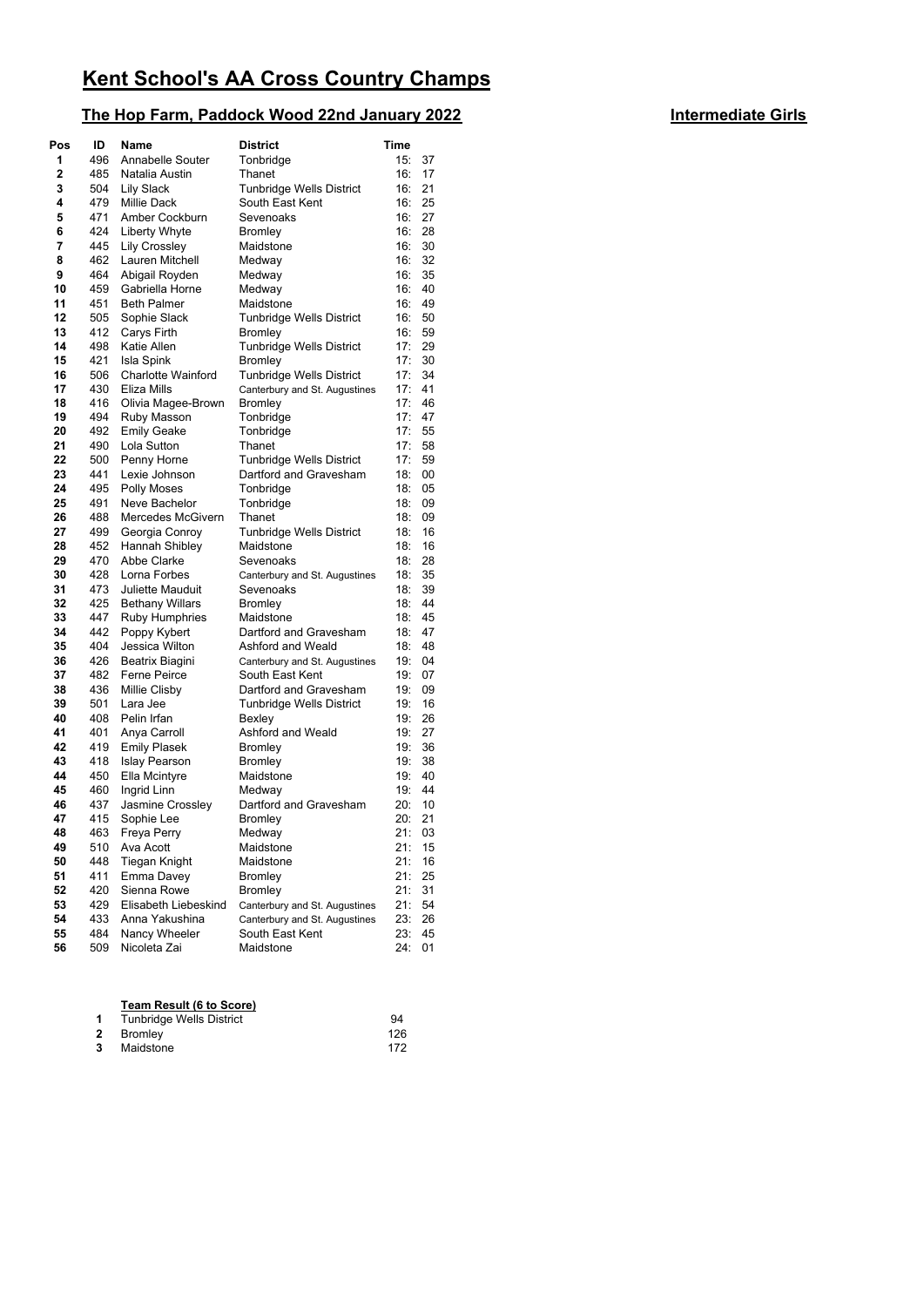## **The Hop Farm, Paddock Wood 22nd January 2022 Intermediate Boys**

| Pos | ID  | Name                                      | <b>District</b>               | Time   |      | Pos | ID | Name | <b>District</b> | Time |
|-----|-----|-------------------------------------------|-------------------------------|--------|------|-----|----|------|-----------------|------|
| 1   | 486 | Hayden Gear                               | Swale                         | 21:01  |      |     |    |      |                 |      |
| 2   | 478 | Alex Dack                                 | South East Kent               | 21:    | - 11 |     |    |      |                 |      |
| 3   | 496 | <b>Jake Stevens</b>                       | Thanet                        | 21:    | - 14 |     |    |      |                 |      |
| 4   | 508 | Joshua Prendergast                        | Tonbridge                     | 21:    | 33   |     |    |      |                 |      |
| 5   | 481 | Noah Paterson                             | South East Kent               | 21: 41 |      |     |    |      |                 |      |
| 6   | 504 | George Hopkins                            | Tonbridge                     | 21: 55 |      |     |    |      |                 |      |
| 7   | 503 | <b>Harrison Fraser</b>                    | Tonbridge                     | 22:    | 20   |     |    |      |                 |      |
|     |     |                                           |                               | 22:22  |      |     |    |      |                 |      |
| 8   | 495 | Franklin Shepherd                         | Thanet                        |        |      |     |    |      |                 |      |
| 9   | 467 | Daniel Hadden                             | Sevenoaks                     | 22:    | 29   |     |    |      |                 |      |
| 10  | 422 | <b>Arthur Starvis</b>                     | Bromley                       | 22: 44 |      |     |    |      |                 |      |
| 11  | 437 | Jake Greenwood                            | Dartford and Gravesham        | 22:    | 53   |     |    |      |                 |      |
| 12  | 501 | <b>Thomas Claridge</b>                    | Tonbridge                     | 22:    | 59   |     |    |      |                 |      |
| 13  | 410 | Jasper Brooks                             | Bromley                       | 23:03  |      |     |    |      |                 |      |
| 14  | 470 | Max Malkinson                             | Sevenoaks                     | 23:04  |      |     |    |      |                 |      |
| 15  | 498 | David Barclay                             | Tonbridge                     | 23: 07 |      |     |    |      |                 |      |
| 16  | 490 |                                           | Thanet                        | 23:    | 10   |     |    |      |                 |      |
|     |     | Louis Eldred                              |                               |        |      |     |    |      |                 |      |
| 17  | 511 | Jack Sharpe                               | Tonbridge                     | 23:    | - 18 |     |    |      |                 |      |
| 18  | 506 | Daniel Jeddo                              | Tonbridge                     | 23: 25 |      |     |    |      |                 |      |
| 19  | 492 | <b>Riley Maisey</b>                       | Thanet                        | 23: 29 |      |     |    |      |                 |      |
| 20  | 500 | Mark Bridger                              | Tonbridge                     | 23:    | 31   |     |    |      |                 |      |
| 21  | 426 | William Clayton                           | Canterbury and St. Augustines | 23: 45 |      |     |    |      |                 |      |
| 22  | 450 | Jack Hammal                               | Maidstone                     | 23:    | 52   |     |    |      |                 |      |
| 23  | 440 | Samuel Lloyd                              | Dartford and Gravesham        | 23: 53 |      |     |    |      |                 |      |
| 24  | 515 | Charlie Ellison                           | Tunbridge Wells District      | 23:    | 56   |     |    |      |                 |      |
| 25  |     |                                           |                               | 24: 06 |      |     |    |      |                 |      |
|     | 415 | Harry Fage                                | Bromley                       |        |      |     |    |      |                 |      |
| 26  | 418 | Joshua Healy                              | Bromley                       | 24:    | - 13 |     |    |      |                 |      |
| 27  | 433 | <b>Thomas Beare</b>                       | Dartford and Gravesham        | 24: 24 |      |     |    |      |                 |      |
| 28  | 469 | Edward Lindsay                            | Sevenoaks                     | 24:    | 30   |     |    |      |                 |      |
| 29  | 444 | Jacob Awcock                              | Maidstone                     | 24: 37 |      |     |    |      |                 |      |
| 30  | 442 | Devin Rajapaksa                           | Dartford and Gravesham        | 24: 50 |      |     |    |      |                 |      |
| 31  | 457 | Jacob Graham                              | Medway                        | 25:02  |      |     |    |      |                 |      |
| 32  | 427 | Ben Farnham                               | Canterbury and St. Augustines | 25:    | 06   |     |    |      |                 |      |
| 33  | 209 | Luke Harry                                | Bexley                        | 25:    | -14  |     |    |      |                 |      |
| 34  | 482 | <b>Cuthbert Shepherd</b>                  | South East Kent               | 25:    | 33   |     |    |      |                 |      |
| 35  | 462 |                                           |                               | 25:    | 39   |     |    |      |                 |      |
|     |     | <b>Oliver Sutton</b>                      | Medway                        |        |      |     |    |      |                 |      |
| 36  | 429 | William Skoll                             | Canterbury and St. Augustines | 25:    | -41  |     |    |      |                 |      |
| 37  | 402 | Beeni Monteiro-Sharratt Ashford and Weald |                               | 25:    | -47  |     |    |      |                 |      |
| 38  | 520 | Jacob Da Costa                            | Dartford and Gravesham        | 25: 50 |      |     |    |      |                 |      |
| 39  | 477 | Ollie Collier                             | South East Kent               | 25:    | 53   |     |    |      |                 |      |
| 40  | 480 | James Parkinson                           | South East Kent               | 25:    | 55   |     |    |      |                 |      |
| 41  | 494 | Jack Robbens                              | Thanet                        | 26:05  |      |     |    |      |                 |      |
| 42  | 514 | <b>Thomas Daly</b>                        | Tunbridge Wells District      | 26:    | 28   |     |    |      |                 |      |
| 43  | 428 | Henry Goodwin                             | Canterbury and St. Augustines | 26:    | 30   |     |    |      |                 |      |
|     |     |                                           | Bromley                       |        |      |     |    |      |                 |      |
| 44  | 412 | Max Capamagian                            |                               | 27: 09 |      |     |    |      |                 |      |
| 45  | 519 | <b>Baxter Stanton</b>                     | Tunbridge Wells District      | 27:12  |      |     |    |      |                 |      |
| 46  | 447 | Callum Bumstead                           | Maidstone                     | 27:17  |      |     |    |      |                 |      |
| 47  | 451 | Ollie Harvey                              | Maidstone                     | 27:21  |      |     |    |      |                 |      |
| 48  | 453 | Liam Risdon                               | Maidstone                     | 27: 23 |      |     |    |      |                 |      |
| 49  |     | 452 Eddie Monksfield                      | Maidstone                     | 27:25  |      |     |    |      |                 |      |
| 50  | 493 | <b>Harry Prime</b>                        | Thanet                        | 27:28  |      |     |    |      |                 |      |
| 51  | 431 | Harry Thompson                            | Canterbury and St. Augustines | 27:36  |      |     |    |      |                 |      |
| 52  | 483 | James Gill                                | South East Kent               | 27:40  |      |     |    |      |                 |      |
| 53  | 443 | Callum Wilson                             | Dartford and Gravesham        | 27:43  |      |     |    |      |                 |      |
|     |     |                                           |                               | 27:47  |      |     |    |      |                 |      |
| 54  | 435 | Yuvraj Dhaliwal                           | Dartford and Gravesham        |        |      |     |    |      |                 |      |
| 55  | 438 | Jonathan Idowu                            | Dartford and Gravesham        | 27: 56 |      |     |    |      |                 |      |
| 56  | 414 | Qusay Dekkoun                             | Bromley                       | 28: 49 |      |     |    |      |                 |      |
| 57  | 423 | Michail Tzarachou                         | <b>Bromley</b>                | 28: 51 |      |     |    |      |                 |      |
| 58  | 487 | Numan Riaz-Condron Swale                  |                               | 29: 42 |      |     |    |      |                 |      |
| 59  | 439 | <b>Blake Lawton</b>                       | Dartford and Gravesham        | 30:05  |      |     |    |      |                 |      |
| 60  | 509 | <b>Mark Roberts</b>                       | Tonbridge                     | 30:17  |      |     |    |      |                 |      |
| 61  | 409 | Luke Amis                                 | Bromley                       | 31:02  |      |     |    |      |                 |      |
| 62  | 401 | <b>Charles Corcoran</b>                   | Ashford and Weald             | 33:12  |      |     |    |      |                 |      |
|     |     |                                           |                               |        |      |     |    |      |                 |      |
| 63  |     | 472 Oliver Connolly                       | Shepway                       | 33:47  |      |     |    |      |                 |      |
| 64  | 436 | Samuel Ferreyra                           | Dartford and Gravesham        | 33:48  |      |     |    |      |                 |      |
| 65  | 403 | Seth Ward                                 | Ashford and Weald             | 34: 36 |      |     |    |      |                 |      |
|     |     |                                           |                               |        |      |     |    |      |                 |      |
|     |     | Team Result (6 to Score)                  |                               |        |      |     |    |      |                 |      |
|     | 1   | Tonbridge                                 |                               | 61     |      |     |    |      |                 |      |
|     | 2   | Thanet                                    |                               | 137    |      |     |    |      |                 |      |
|     | 3   | South East Kent                           |                               | 172    |      |     |    |      |                 |      |
|     | 4   | <b>Bromley</b>                            |                               | 174    |      |     |    |      |                 |      |
|     | 5   | Dartford and Gravesham                    |                               | 182    |      |     |    |      |                 |      |

Maidstone 241

| <b>District</b> |  |
|-----------------|--|
|                 |  |
|                 |  |
|                 |  |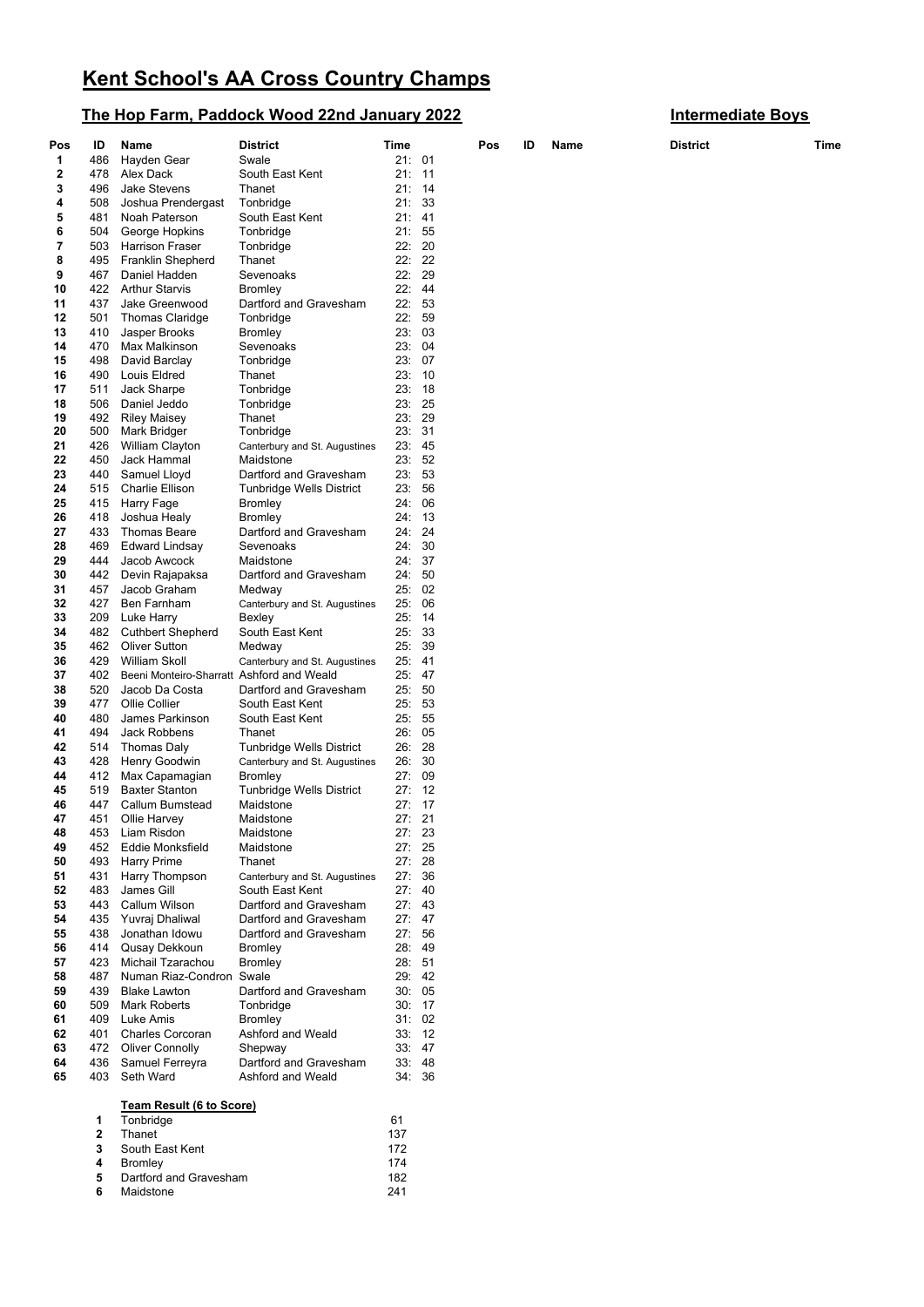## **The Hop Farm, Paddock Wood 22nd January 2022 Senior Girls**

| Pos          | ID  | Name                               | <b>District</b>               | Time |    |
|--------------|-----|------------------------------------|-------------------------------|------|----|
| 1            | 721 | Anna Palmer                        | Maidstone                     | 15:  | 57 |
| $\mathbf{2}$ | 707 | Hannah Clark                       | <b>Bromley</b>                | 16:  | 10 |
| 3            | 731 | Amy-Jayne Goodhand South East Kent |                               | 16:  | 15 |
| 4            | 727 | Hannah Mitchell                    | Medway                        | 16:  | 42 |
| 5            | 739 | Sophie Preston                     | Tonbridge                     | 16:  | 48 |
| 6            | 714 | Lucy Procter                       | Canterbury and St. Augustines | 16:  | 50 |
| 7            | 724 | Ella Webb                          | Maidstone                     | 17:  | 03 |
| 8            | 704 | Cameron Kelly-Gordon Bexley        |                               | 17:  | 10 |
| 9            | 713 | Millie Knightley                   | Canterbury and St. Augustines | 17:  | 22 |
| 10           | 736 | <b>Annabelle Hales</b>             | Tonbridge                     | 17:  | 27 |
| 11           | 709 | <b>Lily Meers</b>                  | Bromley                       | 17:  | 37 |
| 12           | 729 | Amelia Beeston                     | Sevenoaks                     | 17:  | 39 |
| 13           | 710 | Isabelle Stoneham                  | Bromley                       | 17:  | 53 |
| 14           | 725 | Annabel Young                      | Maidstone                     | 17:  | 58 |
| 15           | 737 | Lydia Hawker                       | Tonbridge                     | 18:  | 18 |
| 16           | 712 | <b>Amelie Willars</b>              | Bromley                       | 18:  | 48 |
| 17           | 738 | Aimee Holdstock                    | Tonbridge                     | 19:  | 15 |
| 18           | 701 | Anna Hinson                        | Ashford and Weald             | 20:  | 30 |
| 19           | 703 | <b>Emily Francis</b>               | Bexley                        | 20:  | 49 |
| 20           | 717 | <b>Harriet Arnold</b>              | Dartford and Gravesham        | 21:  | 27 |
| 21           | 726 | Ciara Harrop                       | Medway                        | 21:  | 42 |
| 22           | 728 | Sarah Mitchell                     | Medway                        | 22:  | 38 |
| 23           | 742 | Orla Goodall                       | Medway                        | 23:  | 18 |
|              |     |                                    |                               |      |    |

### **Team Result (4 to Score)**

|   | 1 Bromley   | 42 |
|---|-------------|----|
|   | 2 Tonbridge | 47 |
| 3 | Medway      | 70 |